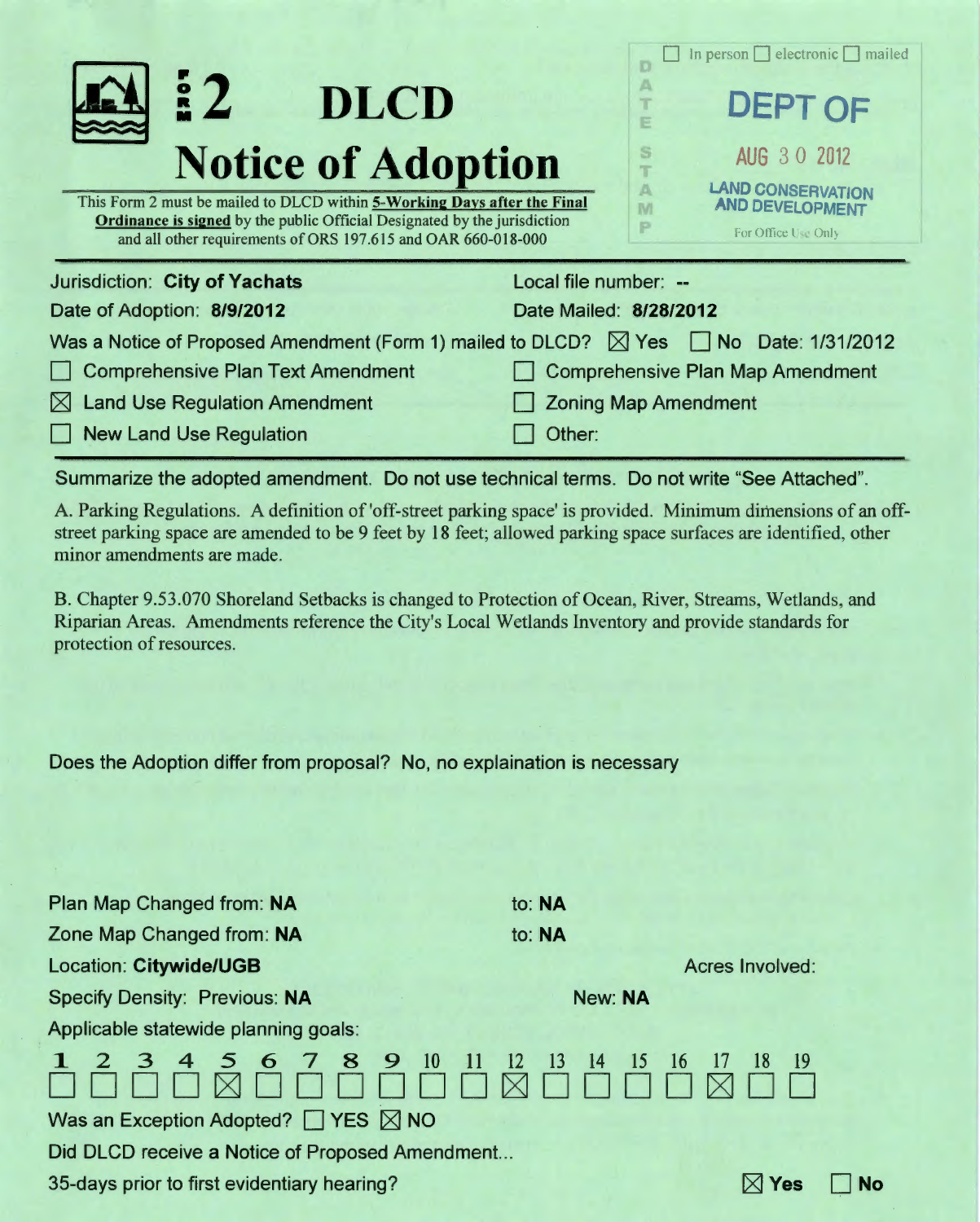| If no, do the statewide planning goals apply?                  | $\Box$ Yes $\Box$ No |  |
|----------------------------------------------------------------|----------------------|--|
| If no, did Emergency Circumstances require immediate adoption? | $\Box$ Yes $\Box$ No |  |
|                                                                |                      |  |

#### **DLCD file No.** 001-12 (19165) [17154]

Please list all affected State or Federal Agencies, Local Governments or Special Districts:

Local Contact: Larry Lewis, City Planner Address: PO Box 345

Phone: (541) 547-3565 Extension: Fax Number: 541-547-3565 City: Yachats Zip: 97498- E-mail Address: larry@ci.yachats.or.us

# **ADOPTION SUBMITTAL REQUIREMENTS**

# This Form 2 must be received by DLCD no later than 5 working days after the ordinance has been signed by

the public official designated by the jurisdiction to sign the approved ordinance(s) per ORS 197.615 and OAR Chapter 660, Division 18

- I. This Form 2 must be submitted by local jurisdictions only (not by applicant).
- 2. When submitting the adopted amendment, please print a completed copy of Form 2 on light green paper if available.
- 3. Send this Form 2 and one complete paper copy (documents and maps) of the adopted amendment to the address below.
- 4. Submittal of this Notice of Adoption must include the final signed ordinance(s), all supporting finding(s), exhibit(s) and any other supplementary information (ORS 197.615).
- 5. Deadline to appeals to LUBA is calculated twenty-one (21) days from the receipt (postmark date) by DLCD of the adoption (ORS 197.830 to 197.845).
- 6. In addition to sending the Form 2 Notice of Adoption to DLCD, please also remember to notify persons who participated in the local hearing and requested notice of the final decision. (ORS 197.615 ).
- 7. Submit one complete paper copy via United States Postal Service, Common Carrier or Hand Carried to the DLCD Salem Office and stamped with the incoming date stamp.
- 8. Please mail the adopted amendment packet to:

## ATTENTION: PLAN AMENDMENT SPECIALIST DEPARTMENT OF LAND CONSERVATION AND DEVELOPMENT 635 CAPITOL STREET NE, SUITE 150 SALEM, OREGON 97301-2540

9. Need More Copies? Please print forms on *8Y2* -1/2x11 green paper only if available. If you have any questions or would like assistance, please contact your DLCD regional representative or contact the DLCD Salem Office at (503) 373-0050 x238 or e-mail plan.amendments@state.or.us.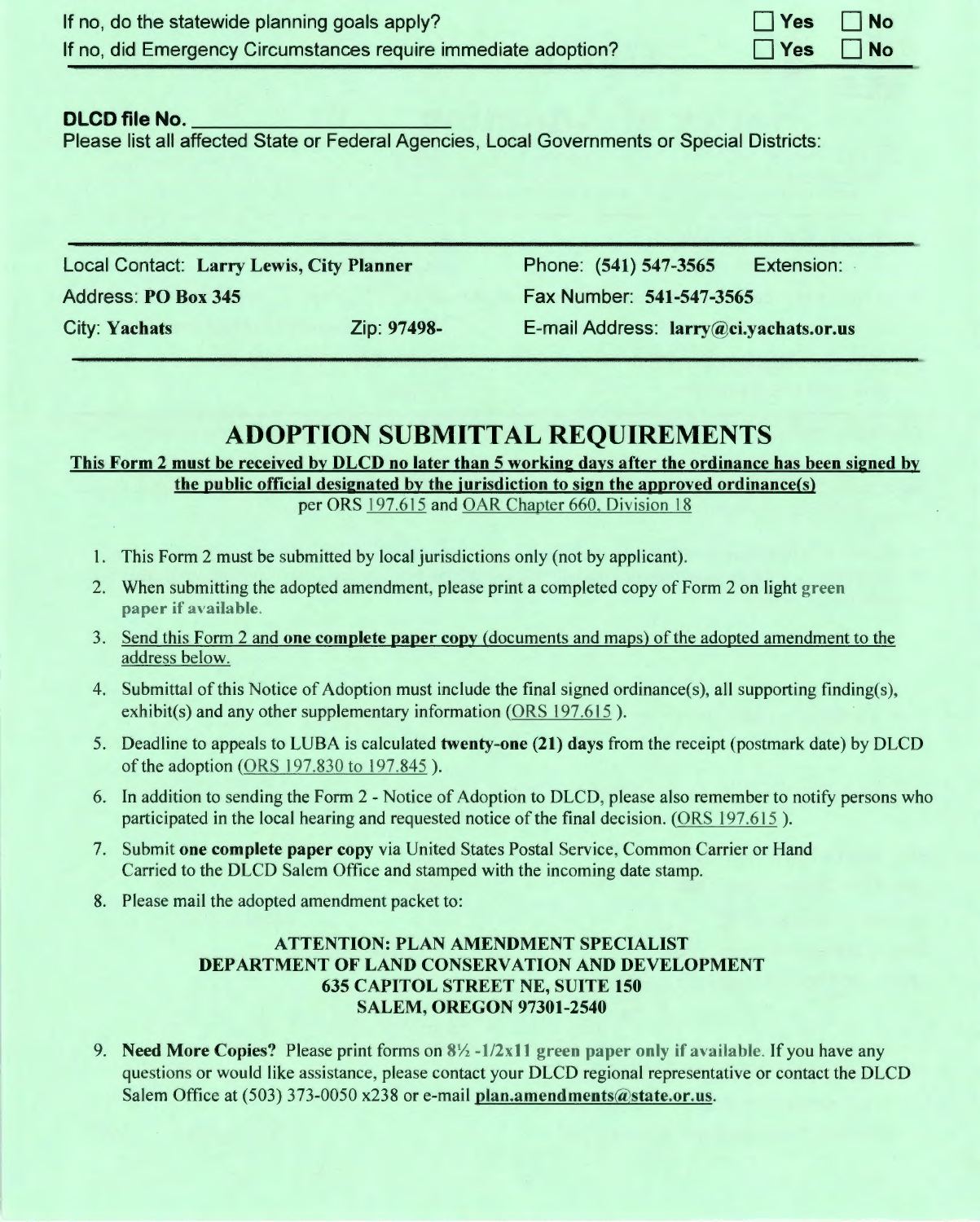## CITY OF YACHATS ORDINANCE NO. 314

## AN ORDINANCE AMENDING THE YACHATS MUNICIPAL CODE CHAPTERS 9.04, 9.12, 9.16, 9.20, 9.24 AND 9.48- PARKING REGULATIONS

WHEREAS, the Planning Commission drafted amendment to the parking requirements, held a public hearing on March 20, 2012 and recommended that City Council adopt the amendments; and

WHEREAS, City Council held a public hearing on July 12, 2012; and

NOW THEREFORE, the City of Yachats ordains that the Municipal Code Chapters 9.04- General Provisions and Definitions, Chapter 9.12 - R-1 Residential Zone, Chapter 9.16 - R-2 Residential Zone, Chapter 9.20- R-3 Residential Zone, Chapter 9.24- R-4 Residential Zone and Chapter 9.48- Off-Street Parking and Loading be amended, in part to read as follows:

## Chapter 9.04 - General Provisions and Definitions

Section 9.04.030 Definitions

## *(New Definition)*

24 25 26 27 28 Parking Space, Off-Street. "Off-street parking space" means a parking space located outside of public right-of-way with minimum dimensions of eighteen (18) feet long and nine (9) feet wide. Off-street parking spaces shall have surfaces such as gravel, pavement, tile, brick or concrete surface suitable for parking a vehicle. Required off-street parking spaces shall not be located in a required yard that abuts a street.

#### 30 Chapter 9.12 - R-1 Residential Zone

#### 32 Section 9.12.040 Standards.

33 34 35 36 E. Off-Street Parking. Residential dwellings shall have at least two permanent parking spaces. Such a parking space, garage or carport shall provide for the ingress and egress of a standard size automobile. Each parking space must be at least twenty (20) feet long and ten feet wide. Regular off street parking shall not be permitted within the required yards adjacent to a street. Refer to Chapter 9.48 - Off-Street

- 37 Parking And Loading for parking requirements.
- 38

31

#### 39 Chapter 9.16 - R-2 Residential Zone

#### 40 Section 9.16.040 Standards.

41 E. Off-Street Parking. Residential dwellings shall have at least two permanent parking spaces per

42 43 dwelling unit. Such a parking space, garage or carport shall provide for the ingress and egress of a

44 standard size automobile. Each parking space must be at least twenty (20) feet long and nine feet wide. Regular off-street parking shall not be permitted within the required yards adjacent to a street. Refer to

- 
- 45 Chapter 9.48 - Off-Street Parking and Loading for parking requirements.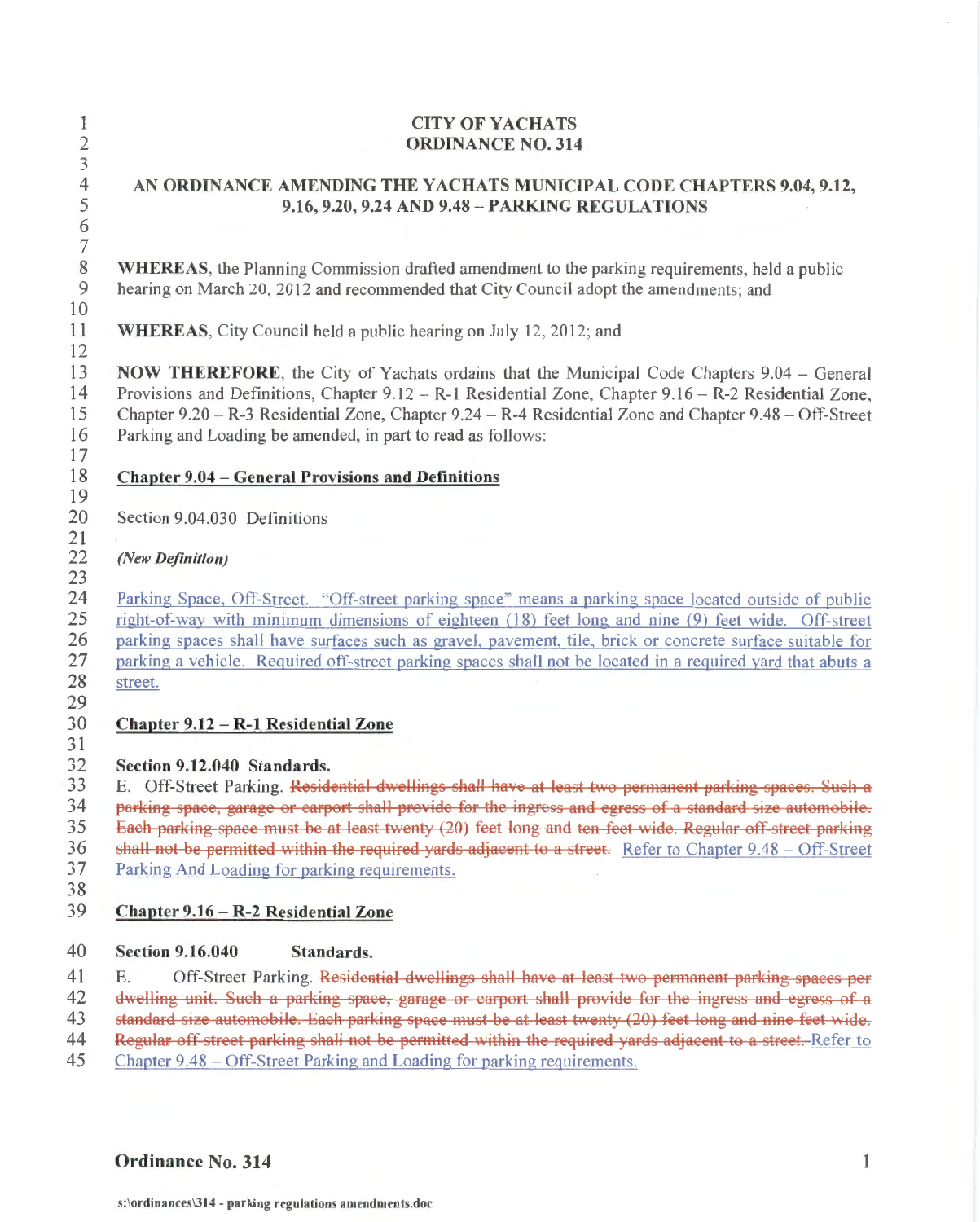#### 1 2

## Chapter 9.20- R-3 Residential Zone

3 Section 9.20.040 Standards.

4 E. Off-Street Parking. Residential dwellings shall provide the following off street parking spaces:

5 6 one family dwelling, two spaces; two family dwelling, four spaces; three family dwelling, five spaces; four family dwelling, six spaces; each additional unit, one and one half spaces (rounded up, to the

- 7 nearest whole number). Sueh a parking spaee, garage or earport shall provide for the ingress and egress
- 8 of a standard size automobile. Eaeh parking spaee must be at least twenty (20) feet long and nine feet
- 9 wide. Regular off street parking shall not be permitted within the required vards adjacent to a street.

10 Refer to Chapter 9.48 – Off-Street Parking and Loading for parking requirements.

11 12

13

24

49

# Chapter 9.24- R-4 Residential Zone

#### 14 Section 9.24.040 Standards.

15 16 17 18 19 20 21 22 E. Off-Street Parking. Residential dwellings shall provide the following off street parking spaces: one family dwelling, two spaces; two family dwelling, four spaces; three family dwelling, five spaces; four family dwelling, six spaces; each additional unit, one and one half spaces (rounded up, to the nearest whole number). Such a parking spaee, garage or earport shall provide for the ingress and egress of a standard size automobile. Each parking space must be at least twenty (20) feet long and nine feet wide. Regular off street parking shall not be permitted within the required yards adjacent to a street. Refer to Chapter 9.48 – Off-Street Parking and Loading for parking requirements.

#### 23 Chapter 9.48 - Off-Street Parking And Loading

#### 25 Section 9.48.010 General requirements.

26 27 28 29 30 31 32 Refer to Chapter 9.04.030 Definitions for the definition of "Parking, Off Street". At the time a structure is erected or enlarged or the use of an existing structure is changed, off-street parking spaces, loading areas and access thereto shall be provided as set forth in this section unless: (1) greater requirements are otherwise established; or (2) the approved covenants, conditions and restrictions (CC and Rs) of approved planned unit developments (PUDs) provide other parameters. If such faeilities have been provided in connection with an existing use, they shall not be reduced below the requirements of this title

33 34 35 A. Requirements for types of buildings and uses not specifically listed herein shall be determined by the planning commission City Planner, based upon the requirements of comparable uses listed.

36 37 B. In the event several uses occupy a single structure or parcel of land, the total requirements shall be the sum of the requirements of the several uses computed separately.

38 39 40 41 C. Owners of two or more uses, structures or parcels of land may agree to utilize jointly the same parking and loading spaces when the hours of operation do not overlap, provided that satisfactory legal evidence is presented to the planning commission in the form of deeds, leases or contracts to establish joint use.

42 43 44 45 D. Off-street parking spaces for dwellings shall be located on the same lot with the dwelling. Other required pParking spaces for non-residential uses shall be located not farther than five hundred (500) feet from the building or use they are required to serve, measured in a straight line from the building.

46 47 48 E. Required parking spaces shall be available for the parking of operable passenger automobiles of residents, customers, patrons and employees only, and shall not be used for storage of vehicles or materials or for the parking of trucks used in conducting the business or use.

F. Areas used for parking and maneuvering of vehicles shall have durable and dustless

# **Ordinance No. 314** 2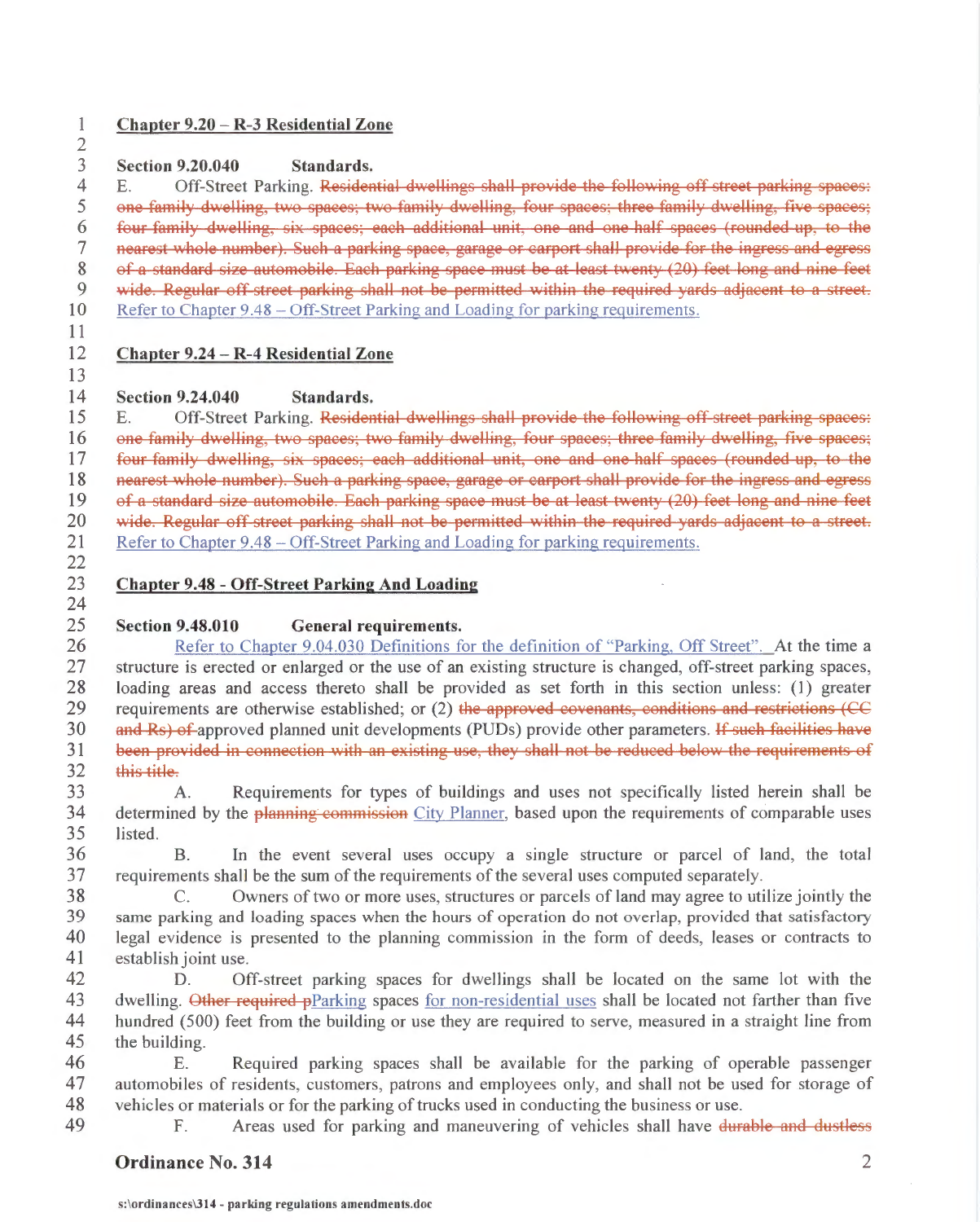1 2 3 4 5 surfaces such as gravel, pavement, tile, brick or concrete material suitable for parking a vehicle. improved to minimum city road standards, maintained adequately for all-weather use, and be so drained as to avoid flow of water across public sidewalks. G. Except for parking to serve dwelling uses, parking and loading areas adjacent to or within residential zones or adjacent to residential uses shall be designed to minimize disturbance of

6 7 residents by the erection between the uses of a sight-obscuring fence of not less than five feet in height where vision clearance is required.

8 9 10 H. Perpendicular or diagonal Pparking spaces for commercial uses that are located along the outer boundaries of a lot shall be contained by a curb or bumper rail at least four inches high and set back a minimum of four and one-half feet from the property line.

11 12 I. Any lights provided to illuminate any public or private parking area or sales area shall be arranged so as to reflect the light away from any abutting or adjacent residential zone.

13 14 **J. Required off street parking areas shall not be located in the required front or street side**vard areas in a residential zone.

15 16  $K_J$ . Groups of more than four parking spaces shall be served by a driveway so that no backing movements or other maneuvering within a street, other than an alley, will be required.

17 18 19 **L. Passenger Loading. A driveway designed for continuous forward flow of passenger** vehicles for the purpose of loading and unloading children shall be located on the site of any school having a capacity greater than twenty five (25) students.

20 21 22 23 24 25 MK. Loading of Merchandise, Materials or Supplies. Buildings or structures which receive and distribute material or merchandise by truck shall provide and maintain off-street loading berths in sufficient numbers and size to adequately handle the needs of the particular use. Off-street parking areas used to fulfill the requirements of this title may be used for loading and unloading operations during periods of the day when not required to take care of parking needs.

- N. Individual parking spaces shall not measure less than nine feet by twenty (20) feet.
	- G1\_. Off-street parking space requirements:
- 27 28 1. Residential dwellings: refer to specific zones for parking regulations. Residential dwellings shall provide the following off-street parking spaces:
- 29 30 One-family dwelling, two spaces;

26

42 43

49

- Two-family dwelling, four spaces;
	- Three-family dwelling, five spaces;
	- Four-family dwelling, six spaces;
		- Each additional unit, one and one-half space (rounded-up to the nearest whole number).
	- 2. Manufactured dwelling park: two spaces for each manufactured dwelling space.
- 3. Motel, hotel or resort: one space for each guest accommodation.
	- 4. Nursing home or similar institution: one space for each three beds.
- 37 38 5. Church, club or similar place of assembly: one space for each four seats, or one space for each twenty-five (25) square feet of floor area used for assembly.
- 39 6. Library: one space for each one hundred (100) square feet of floor area.
- 40 41 7. Dance hall, skating rink, or similar commercial amusement enterprise: one space for each seventy (70) square feet of floor area.
	- 8. Bowling alley: six spaces for each alley.
	- 9. Retail store: one space for each two hundred (200) square feet of floor area.
- 44 45 10. Service or repair shop, retail store handling bulky merchandise such as automobiles and furniture: one space for each six hundred (600) square feet of floor area.
- 46 11. Bank, office: one space for each three hundred (300) square feet of floor area. .
- 47 48 12. Medical and dental clinic: one space for each two hundred (200) square feet of floor area.
	- 13. Other not listed above: number of parking spaces shall be determined by the

## **Ordinance** No. 314 **3**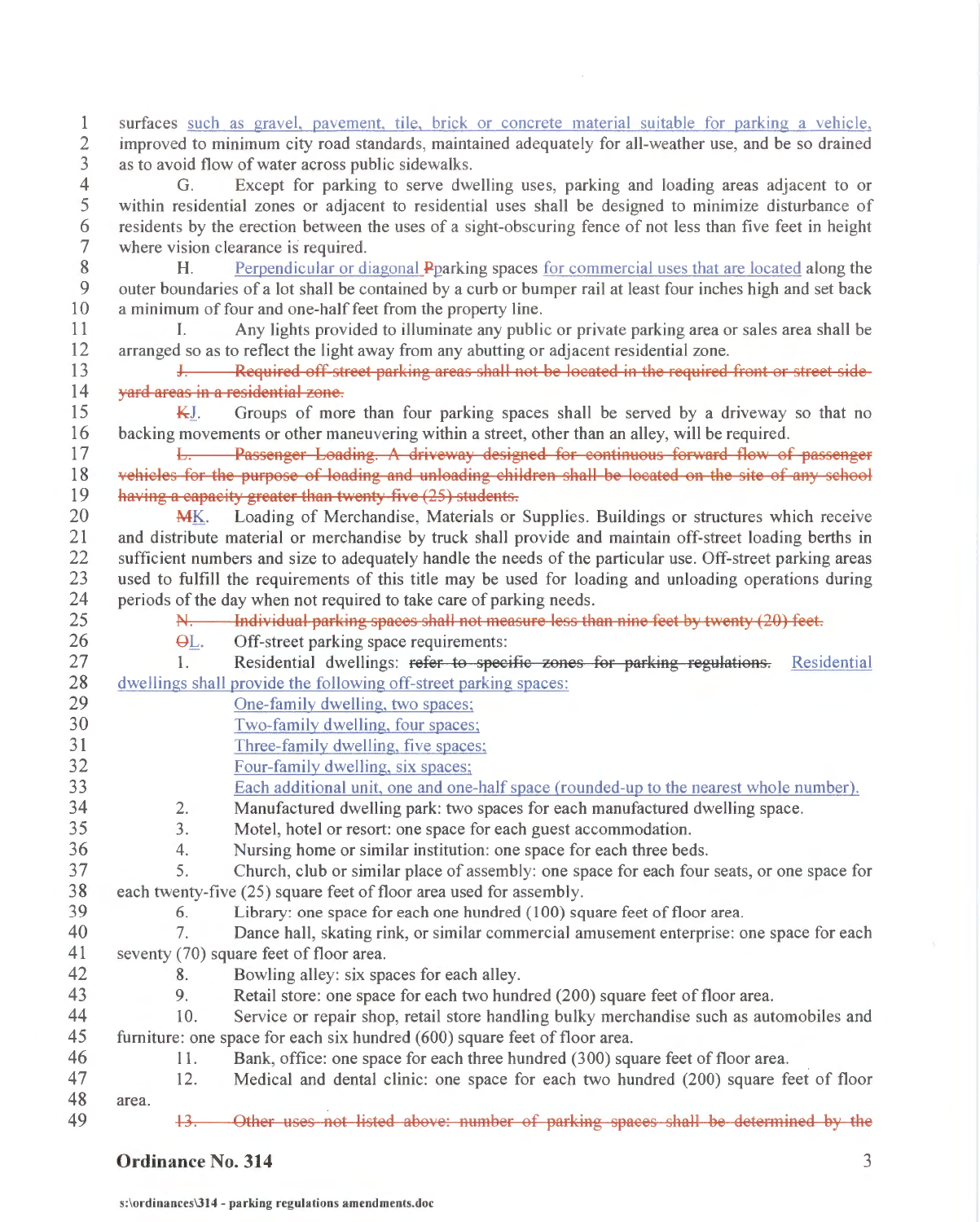planning commission.

| day of                          |
|---------------------------------|
|                                 |
|                                 |
|                                 |
|                                 |
|                                 |
| Absent: $\bigoplus$             |
|                                 |
|                                 |
|                                 |
|                                 |
|                                 |
| elder                           |
| Nancy Batchelder, City Recorder |
|                                 |
|                                 |

## **Ordinance No. 314** 4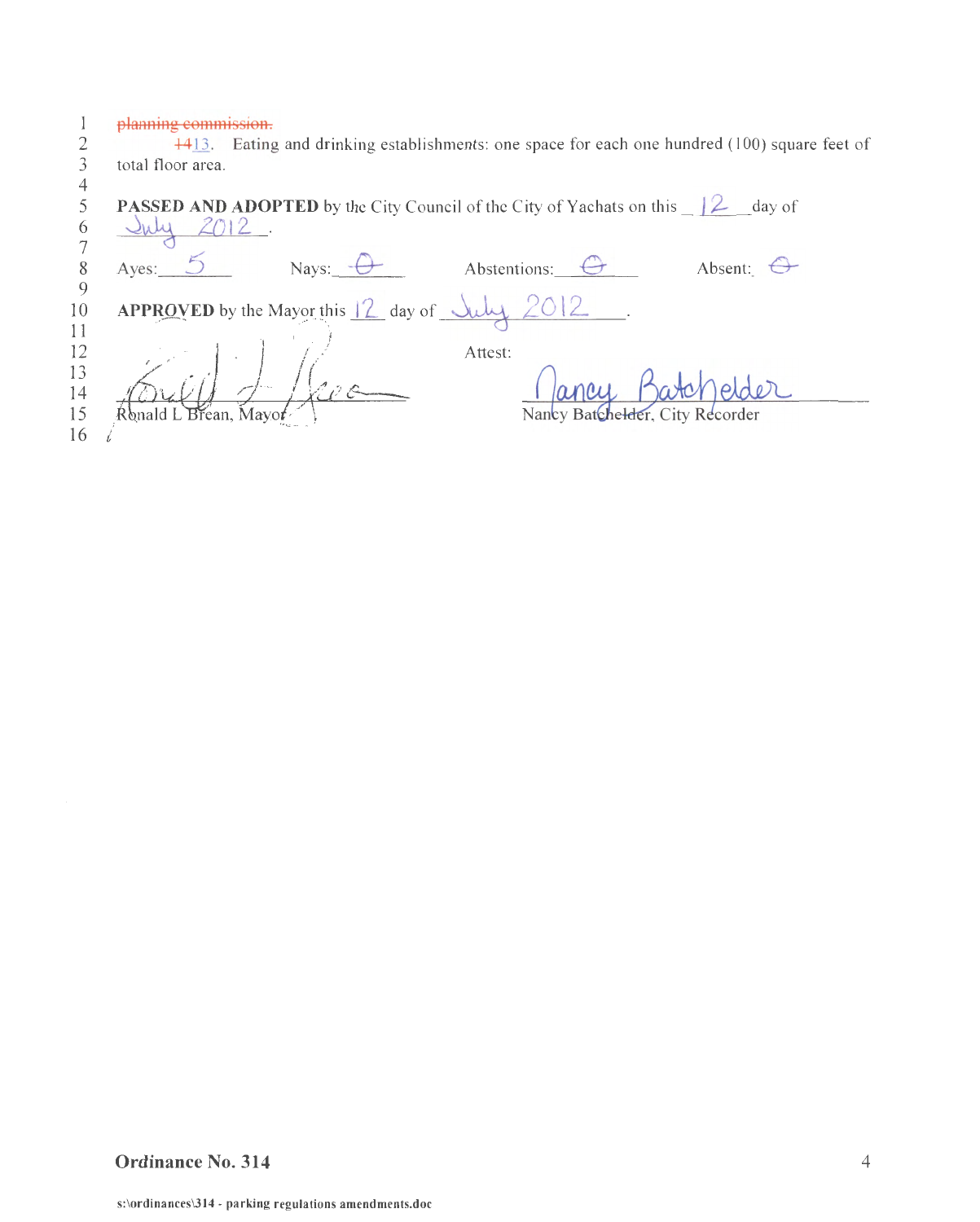|                                                                                                        | <b>CITY OF YACHATS</b><br><b>ORDINANCE NO. 315</b>                                                                                                                                                                                                                                                                                                                                                                                                                                                                                                                                                                                                                                                                                                                                                                                                                                                        |  |  |  |
|--------------------------------------------------------------------------------------------------------|-----------------------------------------------------------------------------------------------------------------------------------------------------------------------------------------------------------------------------------------------------------------------------------------------------------------------------------------------------------------------------------------------------------------------------------------------------------------------------------------------------------------------------------------------------------------------------------------------------------------------------------------------------------------------------------------------------------------------------------------------------------------------------------------------------------------------------------------------------------------------------------------------------------|--|--|--|
| $\frac{1}{2}$ $\frac{2}{3}$ $\frac{3}{4}$ $\frac{4}{5}$ $\frac{6}{6}$                                  | AN ORDINANCE AMENDING THE YACHATS MUNICIPAL CODE CHAPTER 9.52, SECTION<br>9.52.070 SHORELAND SETBACKS                                                                                                                                                                                                                                                                                                                                                                                                                                                                                                                                                                                                                                                                                                                                                                                                     |  |  |  |
| $\overline{\mathcal{I}}$<br>$8\,$<br>$\mathbf{9}$<br>10                                                | WHEREAS, from September 2011 through January 2012, the Planning Commission worked on and drafted<br>Zoning & Land Use Code amendments regarding protection of ocean, river, streams, wetlands, and riparian<br>The Planning Commission held a public hearing in March 2012. The Commission is now<br>areas.<br>recommending the City Council adopt this amendment; and                                                                                                                                                                                                                                                                                                                                                                                                                                                                                                                                    |  |  |  |
| 11<br>12<br>13<br>14                                                                                   | <b>WHEREAS.</b> This amendment will replace existing Yachats Zoning and Land Use Code Section 9.52.070<br>Shoreland Setbacks. This proposed amendment is new to the Zoning and Land Use Code with the exception<br>of Section D.1 Ocean Protection Standards and Section D.3 Additional River Protection Standards <sup>1</sup> : and                                                                                                                                                                                                                                                                                                                                                                                                                                                                                                                                                                     |  |  |  |
| 15<br>16<br>17<br>18<br>19                                                                             | WHEREAS, Following the Planning Commission public hearing and the Commission's recommendation to<br>the City Council, city staff reviewed the proposed amendment and suggested additional revisions. At the July<br>12. 2012 City Council public hearing the Council continued the hearing to provide time for the Planning<br>Commission to review the staff's suggestions; and                                                                                                                                                                                                                                                                                                                                                                                                                                                                                                                          |  |  |  |
| 20<br>21<br>22<br>23                                                                                   | WHEREAS, the Planning Commission reviewed the staff's suggestions when they continued their<br>deliberation at a public hearing on July 17, 2012, and approved language to forward to City Council for their<br>consideration; and                                                                                                                                                                                                                                                                                                                                                                                                                                                                                                                                                                                                                                                                        |  |  |  |
| 24<br>25                                                                                               | <b>WHEREAS</b> , City Council held a public hearing on August 9, 2012;                                                                                                                                                                                                                                                                                                                                                                                                                                                                                                                                                                                                                                                                                                                                                                                                                                    |  |  |  |
| 26<br>27<br>28                                                                                         | NOW THEREFORE, the City of Yachats ordains that the Municipal Code Chapter 9.52, Section 9.52.070<br>shall be amended to read as follows:                                                                                                                                                                                                                                                                                                                                                                                                                                                                                                                                                                                                                                                                                                                                                                 |  |  |  |
| 29                                                                                                     | <b>Section 9.52.070</b><br>Protection of Ocean, River, Streams, Wetlands, and Riparian Areas                                                                                                                                                                                                                                                                                                                                                                                                                                                                                                                                                                                                                                                                                                                                                                                                              |  |  |  |
| 30<br>31<br>32<br>33<br>34<br>35<br>36<br>37<br>$38\,$<br>39<br>40<br>41<br>42<br>43<br>44<br>45<br>46 | Sections<br>A. Purpose<br><b>B.</b> Definitions<br>C. Application and Permits<br>D. Protection Standards<br>E. Exceptions & Variations<br>Purpose:<br>А.<br>The purpose of this Section is to provide procedures necessary to secure the desirable attributes of the city<br>from depletion by recognizing the value of the ocean, river, streams, wetlands, and riparian vegetation for<br>fish and wildlife habitat, maintenance of water quality and quantity, alleviation of flooding hazards, storm<br>water control, recreation and aesthetics, and to provide for open space. Protection of the natural drainage<br>ways as an integral part of the City environment in accordance with the 2011 Yachats Local Wetlands and<br>Riparian Inventory (LWI) is also important in order to manage stormwater drainage, minimize<br>maintenance costs, and protect properties adjacent to drainage ways. |  |  |  |
| 47                                                                                                     | B. Definitions:                                                                                                                                                                                                                                                                                                                                                                                                                                                                                                                                                                                                                                                                                                                                                                                                                                                                                           |  |  |  |

<sup>&#</sup>x27; For those two sections (D.1 and D.3) existing language proposed to be deleted is shown in <del>strikethrough text</del> and proposed language is shown in *bold underlined italics.*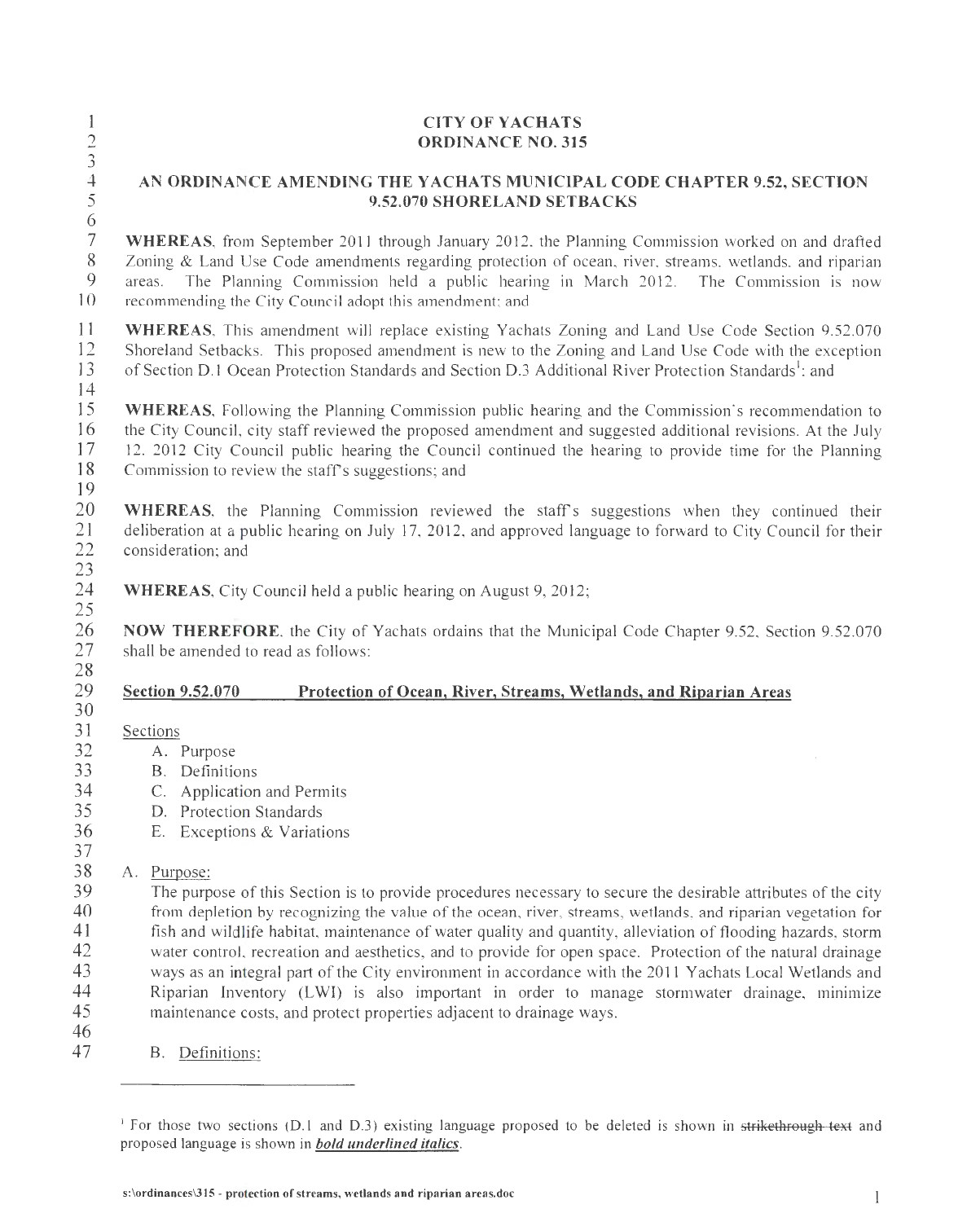1 1. Drainage Ways: The streams, channels, springs, lakes, reservoirs, ponding areas, and wetlands 2 indicated in the LW1. 3 2. Fish Habitat: Those areas upon which fish depend in order to meet their requirements for spawning, 4 rearing, food supply, and migration. 5 3. Ocean Shoreland: Those areas west of the Yachats River Bridge adjacent to the ocean, bay and river. 6 4. Riparian Area: The area adjacent to a river or stream, consisting of the area of transition from an 7 aquatic ecosystem to a terrestrial ecosystem. 8 5. Riparian Corridor: Includes the water areas, fish habitat, adjacent riparian areas, and wetlands within 9 the riparian area boundary. 10 6. Riparian Corridor Boundary: An imaginary line that lies 50 feet inland (or upland), measured on the 11 horizontal, from the top of the bank of an inland stream, or where no bank is discernible, that lies 50 12 feet inland from the outer edge of non-aquatic vegetation. 13 14 15 16 Where a wetland or pond is contiguous to a stream, the riparian area shall be measured 50' inland (or upland) from the upland edge of the wetland or pond. Where a wetland or pond is not contiguous to a stream, the riparian area shall be measured 25 ' inland (or upland) from the upland edge of the wetland or pond. 17 7. River Shoreland: Those areas adjacent to the Yachats River from the Yachats River Bridge upstream 18 to the east city limit boundary. 19 8. Stream: A channel, such as a river or creek, that carries flowing surface water, including perennial 20 streams and intermittent streams with defined channels, and excluding man-made irrigation and 21 drainage channels. 22 9. Stream, Fish Bearing: A stream identified in the LWI as having an intact fish habitat function, i.e. 23 Yachats River, Yachats River Tributaries, and a small unnamed creek at the very north end of 24 Yachats. 25 10. Stream, Perennial: A stream that has continuous flow in parts of its streambed all year round during 26 years of normal rainfall. 27 11. Water Area: The area between the banks of a lake, pond, river, or perennial or fish-bearing 28 intermittent stream, excluding man-made farm ponds. 29 12. Wetland: An area that is inundated or saturated by surface or ground water at a frequency and 30 duration sufficient to support, and that under normal circumstances does support, a prevalence of 31 vegetation typically adapted for life in saturated soil conditions. 32 13. Wetland, Significant: A wetland one-half acre or greater in size that met one or more mandatory 33 criteria as identified in the LWI, i.e. wetlands labeled VC-4, VC-12, LY-19, and LY-25. 34 35 C. Application and Permits: 36 1. Application: The provisions of Section 9.52.070 shall apply to ocean and river shorelands, and to the 37 fish bearing streams, perennial streams, significant wetlands, and associated riparian areas identified 38 in the LWI. The provisions of Section 9.52.070 shall also apply to existing fish bearing and perennial 39 streams, significant wetlands, and associated riparian areas that are not yet identified in the L WI. 40 Subsection 0.4 shall apply to non-fish bearing and non-perennial drainage ways. The provisions of 41 Section 9.52.070 are to be applied in conjunction with the provisions of the underlying zone and are 42 also subject to the applicable provisions of Chapters 9.52, 9.54, 9.76, 9.80, 9.84, and 9.88. Where the 43 provisions of Section 9.52.070 and the underlying zone conflict, the more restrictive regulations shall 44 apply. Forestry activities subject to the riparian regulations of the Oregon Forest Practices Act are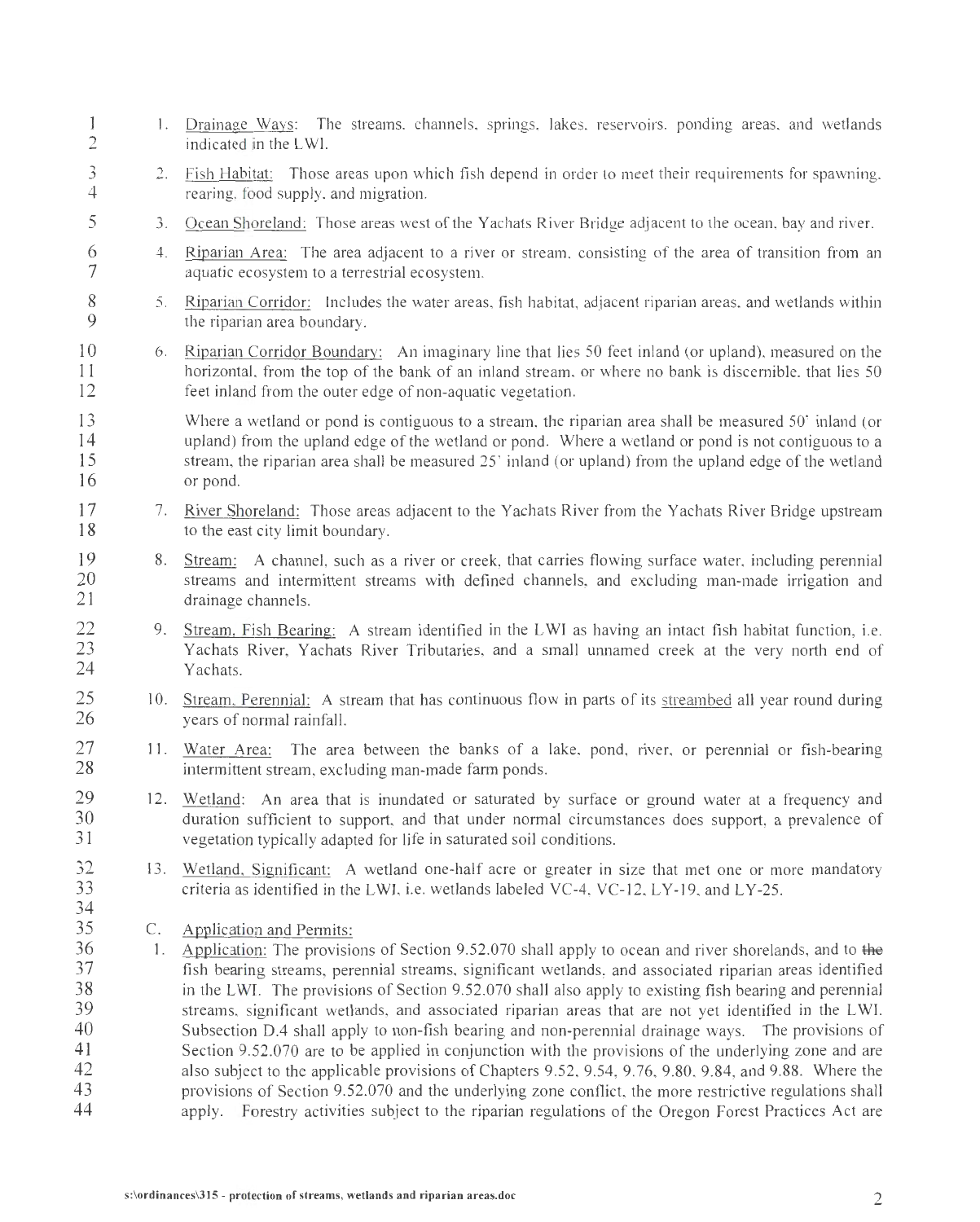exempt from regulation under Section 9.52.070. Forestry activities not subject to the riparian regulations of the Oregon Forest Practices Act are subject to regulation under Section 9.52 .070.

I  $\overline{2}$ 3

<sup>2</sup> 2. <u>Procedure for Development Applications:</u> Except for permit requirements for riparian zone vegetation<br>5 **2. Procedure for pruning as described in Section 3 below, applicants requesting approval for any**  $5$  removal or pruning as described in Section 3 below, applicants requesting approval for any development permit in an area which contains a designated resource identified in Section 9.52.070(D) 6 development permit in an area which contains a designated resource identified in Section 9.52.070(D) 7 below, shall submit, along with any application, a detailed site plan and written statement<br>8 demonstrating how the proposed activities will conform to each of the applicable standards of Section 8 demonstrating how the proposed activities will conform to each of the applicable standards of Section 9 9.52.070. The City Planner shall review and approve the application if it is determined that all of the 10 applicable criteria are met.

- 11 3. Procedure for Riparian Zone Vegetation Removal or Pruning: An executed Permit for Riparian Zone 12 Vegetation Removal or Pruning is required before any person undertakes removal or pruning in a<br>13 minimarian zone. The City Planner, Public Works Director, or Code Enforcement Officer shall approve riparian zone. The City Planner, Public Works Director, or Code Enforcement Officer shall approve I4 or disapprove the Permit. Failure to complete the application form and secure an executed permit in 15 advance is a violation of City Code. A copy of an approved permit shall be in the possession of any I6 person performing work thereunder for review by any person. Also, a copy shall be published in the 17 Yachats Document Library.
- I8 I9 D. Protection Standards:
	- I. Ocean Protection Standards: *Prior to development Gon ocean* shorelands along the ocean, west of the Yachats River Bridge, *a site specific geotechnical report shall be submitted to the City in accordance with Section 9.52.050. sSetbacks* shall be *a minimum* twenty-five (25) feet from the top of the bank or *greater* if *recommended bv an Oregon certified engineering geologist.* that arrived at by using formulae elucidated in the RNKR study (RNKR Associates, 1978; copies are on file at City Hall) and outlined in Appendix D, whichever is greater. Any deviation from this setback must be accompanied by a recommendation from a State of Oregon registered professional geologist or geotechnical engineer and approved by the City.
		- 2. Riparian Corridor Protection Standards: The provisions of this subsection apply to the river, fish bearing and perennial streams, significant wetlands, and associated riparian areas.
			- a. The actual location of the river, streams, wetlands, and riparian areas, shall be delineated in the field by a person qualified to do such a delineation, following procedures accepted by the State of Oregon. A report and map shall be submitted to the City which documents the boundaries of the resource and its buffer.
			- b. The outer boundaries of the riparian corridor shall be clearly marked in the field, and such markings shall remain visible for inspection until all development on the site is complete.
			- c. No filling, grading, excavating, or draining is permitted in a wetland area unless such is performed for restoration purposes or in accordance with Section N. Mitigation Standards. Valid permits from the US Army Corps of Engineers and from the Oregon Department of State Lands, or written proof of exemption from these permit programs must be obtained and presented to the City prior to any such work.
			- d. The flow from springs, drainages, streams, and other features providing the water necessary to maintain wetland 's hydrology, shall not be diminished or substantially increased.
		- e. Within the riparian corridor boundary, no grading shall occur, no impermeable surfaces or structures shall be placed, no non-native vegetation shall be planted, and no vegetation shall be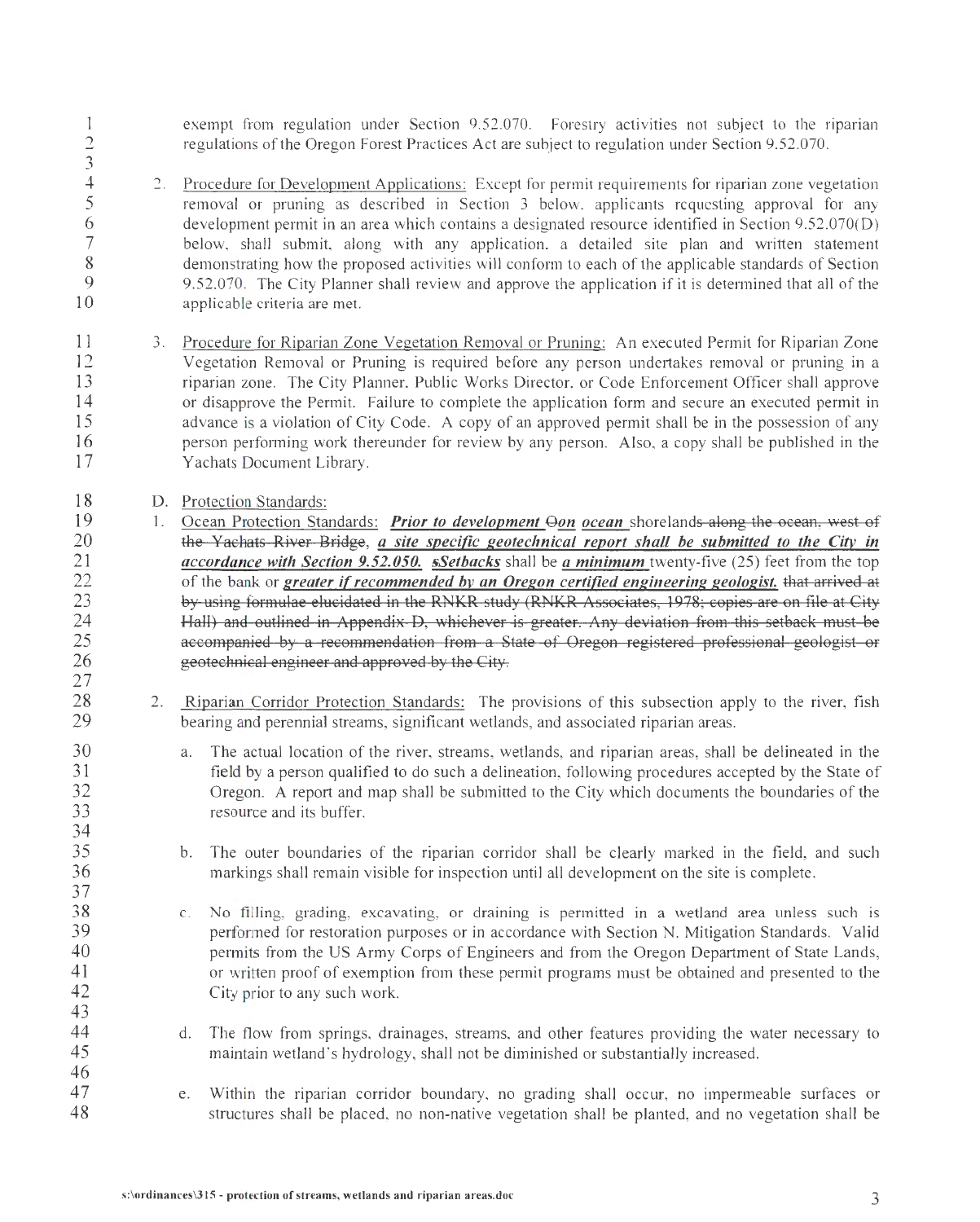| $\overline{c}$                                                                                                 |    | removed or destroyed, except that the following are allowed, provided they are designed and<br>constructed to minimize intrusion into the riparian area:                                                                                                                                                                                                                                                                                                                                                                                                                                                                                                                                                                                                                                                                                                                                                                                                                                                                                                                                                                                                                                                                                                                                                                                                                                                                                                                                                                                                                                                                                                                                                                                                                                                                                                                                                                                                                                                                                      |  |  |
|----------------------------------------------------------------------------------------------------------------|----|-----------------------------------------------------------------------------------------------------------------------------------------------------------------------------------------------------------------------------------------------------------------------------------------------------------------------------------------------------------------------------------------------------------------------------------------------------------------------------------------------------------------------------------------------------------------------------------------------------------------------------------------------------------------------------------------------------------------------------------------------------------------------------------------------------------------------------------------------------------------------------------------------------------------------------------------------------------------------------------------------------------------------------------------------------------------------------------------------------------------------------------------------------------------------------------------------------------------------------------------------------------------------------------------------------------------------------------------------------------------------------------------------------------------------------------------------------------------------------------------------------------------------------------------------------------------------------------------------------------------------------------------------------------------------------------------------------------------------------------------------------------------------------------------------------------------------------------------------------------------------------------------------------------------------------------------------------------------------------------------------------------------------------------------------|--|--|
| 3                                                                                                              |    | Removal of riparian vegetation necessary for a use that requires direct access to the water.<br>$\left  \ \right $                                                                                                                                                                                                                                                                                                                                                                                                                                                                                                                                                                                                                                                                                                                                                                                                                                                                                                                                                                                                                                                                                                                                                                                                                                                                                                                                                                                                                                                                                                                                                                                                                                                                                                                                                                                                                                                                                                                            |  |  |
| 4                                                                                                              |    | Placement of utilities, drainage facilities, and irrigation pumps.<br>2)                                                                                                                                                                                                                                                                                                                                                                                                                                                                                                                                                                                                                                                                                                                                                                                                                                                                                                                                                                                                                                                                                                                                                                                                                                                                                                                                                                                                                                                                                                                                                                                                                                                                                                                                                                                                                                                                                                                                                                      |  |  |
| 5<br>6                                                                                                         |    | Replacement or enlargement of existing structures with structures in the same location that do<br>3)<br>not disturb additional riparian surface area.                                                                                                                                                                                                                                                                                                                                                                                                                                                                                                                                                                                                                                                                                                                                                                                                                                                                                                                                                                                                                                                                                                                                                                                                                                                                                                                                                                                                                                                                                                                                                                                                                                                                                                                                                                                                                                                                                         |  |  |
| 7                                                                                                              |    | The placement of walking paths and road crossings.<br>4)                                                                                                                                                                                                                                                                                                                                                                                                                                                                                                                                                                                                                                                                                                                                                                                                                                                                                                                                                                                                                                                                                                                                                                                                                                                                                                                                                                                                                                                                                                                                                                                                                                                                                                                                                                                                                                                                                                                                                                                      |  |  |
| 8<br>9                                                                                                         |    | Removal of non-native noxious and invasive vegetation and replacement with native plant<br>5)<br>species.                                                                                                                                                                                                                                                                                                                                                                                                                                                                                                                                                                                                                                                                                                                                                                                                                                                                                                                                                                                                                                                                                                                                                                                                                                                                                                                                                                                                                                                                                                                                                                                                                                                                                                                                                                                                                                                                                                                                     |  |  |
| 10                                                                                                             |    | Fish and habitat restoration activities approved by Oregon Department of Fish and Wildlife.<br>6)                                                                                                                                                                                                                                                                                                                                                                                                                                                                                                                                                                                                                                                                                                                                                                                                                                                                                                                                                                                                                                                                                                                                                                                                                                                                                                                                                                                                                                                                                                                                                                                                                                                                                                                                                                                                                                                                                                                                             |  |  |
| 11<br>12<br>13                                                                                                 |    | Removal of vegetation necessary for the development of water related and water dependent<br>7)<br>uses.                                                                                                                                                                                                                                                                                                                                                                                                                                                                                                                                                                                                                                                                                                                                                                                                                                                                                                                                                                                                                                                                                                                                                                                                                                                                                                                                                                                                                                                                                                                                                                                                                                                                                                                                                                                                                                                                                                                                       |  |  |
| 14<br>15                                                                                                       |    | Development activities shall not change the natural drainage or substantially increase the water<br>f.<br>flow.                                                                                                                                                                                                                                                                                                                                                                                                                                                                                                                                                                                                                                                                                                                                                                                                                                                                                                                                                                                                                                                                                                                                                                                                                                                                                                                                                                                                                                                                                                                                                                                                                                                                                                                                                                                                                                                                                                                               |  |  |
| 16<br>17<br>18                                                                                                 |    | Development activities shall not create erosion into the stream, wetland, pond. or riparian area.<br>g.                                                                                                                                                                                                                                                                                                                                                                                                                                                                                                                                                                                                                                                                                                                                                                                                                                                                                                                                                                                                                                                                                                                                                                                                                                                                                                                                                                                                                                                                                                                                                                                                                                                                                                                                                                                                                                                                                                                                       |  |  |
| 19<br>20<br>21<br>22<br>23<br>24<br>25<br>26<br>27<br>28<br>29<br>30<br>31<br>32<br>33<br>34<br>35<br>36<br>37 | 3. | Additional River Protection Standards: On river shorelands along the Yachats River, from the Yachats<br>River Bridge upstream to the east city limit boundary, in order to provide for wildlife habitat and<br>riverbank stabilization, a fifty (50) foot riparian buffer shall be maintained. The riparian buffer is an area<br>that extends inland (or upland), measured on the horizontal, from the top of the bank of the Yachats<br>River or where no bank is discernible, that extends inland from the outer edge of non-aquatic vegetation.<br>Within the first thirty (30) feet, vegetation may be pruned or removed because of storm damage, plant<br>health, disease, damage to existing structures or demonstrated safety endangerment. If vegetation is<br>removed it must be replaced with similar riparian zone plants native to Oregon, as soon as practical.<br>Individual property owners whose property is within the fifty (50) foot riparian buffer are allowed to<br>trim existing plants within ten (10) feet of a building if it is all within their property line. New native<br>riparian plants may be planted within the riparian buffer. Otherwise within the first thirty (30) feet, the<br>existing native riparian vegetation shall remain undisturbed; in the last twenty (20) feet slight vegetative<br>alteration is allowed provided the overstory is retained. Minor pedestrian access paths leading to (but not<br>parallel to) the Yachats River shall be allowed as long as the overstory is not disturbed. Noxious weeds<br>and invasive plants shall be exempt from this restriction. See Yachats Municipal Code Section 5.08.110.<br>No structure shall be placed within the riparian buffer. Where a permitted use of a lot existing prior to<br>the establishment of this amended ordinance would be precluded by strict adherence to these<br>requirements, the applicant may ask the Planning Commission for an exception to these standards if the<br>applicant meets the following conditions: |  |  |
| 38<br>39                                                                                                       |    | Adherence to requirements would result in a building footprint less than the norm of the<br>a.<br>neighboring properties;                                                                                                                                                                                                                                                                                                                                                                                                                                                                                                                                                                                                                                                                                                                                                                                                                                                                                                                                                                                                                                                                                                                                                                                                                                                                                                                                                                                                                                                                                                                                                                                                                                                                                                                                                                                                                                                                                                                     |  |  |
| 40                                                                                                             |    | Distuption of the riparian area has been minimized;<br>b.                                                                                                                                                                                                                                                                                                                                                                                                                                                                                                                                                                                                                                                                                                                                                                                                                                                                                                                                                                                                                                                                                                                                                                                                                                                                                                                                                                                                                                                                                                                                                                                                                                                                                                                                                                                                                                                                                                                                                                                     |  |  |
| 41<br>42<br>43<br>44                                                                                           |    | That options such as maximizing variance setbacks on the sides of the property away from the<br>C.<br>aeshetic resource or other design methods to minimize impact have been exercised or are not<br>feasible.                                                                                                                                                                                                                                                                                                                                                                                                                                                                                                                                                                                                                                                                                                                                                                                                                                                                                                                                                                                                                                                                                                                                                                                                                                                                                                                                                                                                                                                                                                                                                                                                                                                                                                                                                                                                                                |  |  |
| 45<br>46                                                                                                       |    | 4. Non-fish bearing and Non-Perennial Drainage Way Protection Standards:<br>To prevent new<br>development from significantly increasing the amount or flow rate of surface water runoff destined for                                                                                                                                                                                                                                                                                                                                                                                                                                                                                                                                                                                                                                                                                                                                                                                                                                                                                                                                                                                                                                                                                                                                                                                                                                                                                                                                                                                                                                                                                                                                                                                                                                                                                                                                                                                                                                          |  |  |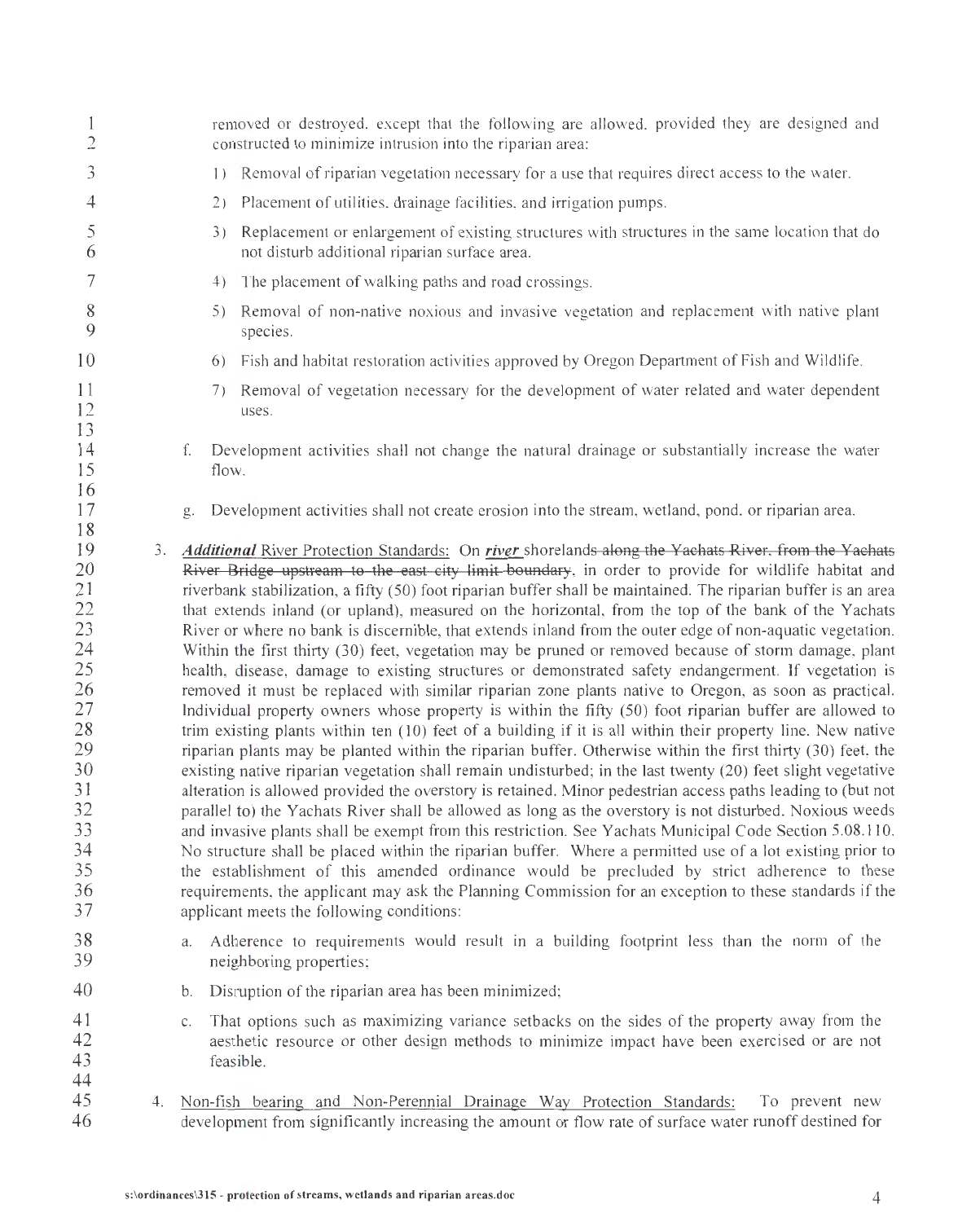| 1<br>$\overline{2}$                          |    | the drainage way, any new development or redevelopment proposed on land containing or adjoining a<br>drainage way shall:                                                                                                                                                                                                                                                                                                                                                                                                                                                                                                                                                         |
|----------------------------------------------|----|----------------------------------------------------------------------------------------------------------------------------------------------------------------------------------------------------------------------------------------------------------------------------------------------------------------------------------------------------------------------------------------------------------------------------------------------------------------------------------------------------------------------------------------------------------------------------------------------------------------------------------------------------------------------------------|
| $\mathfrak{Z}$<br>$\overline{4}$             | a. | No drainage way shall be altered, i.e. filled, culverted, re-routed, or disturbed without prior approval<br>by the City of Yachats.                                                                                                                                                                                                                                                                                                                                                                                                                                                                                                                                              |
| 5                                            | b. | A drainage easement 10-foot on-center shall be maintained.                                                                                                                                                                                                                                                                                                                                                                                                                                                                                                                                                                                                                       |
| 6<br>$\overline{7}$<br>$\,$ $\,$<br>9        | C. | For subdivisions and planned unit developments, include an engineered storm water plan that provides<br>for no-site storm water detention and primary treatment that screens and separates gross pollutants<br>(sedimentation, floatables, oil and grease).                                                                                                                                                                                                                                                                                                                                                                                                                      |
| 10<br>11<br>12<br>13                         | 5. | This section is not intended to repeal, abrogate, or impair any existing easements, covenants, or deed<br>restrictions. However, where this section and any other ordinance, easement, covenant, or deed<br>restriction conflict or overlap, whichever imposes the more stringent restrictions shall prevail.                                                                                                                                                                                                                                                                                                                                                                    |
| 14                                           | Е. | <b>Exceptions &amp; Variations</b>                                                                                                                                                                                                                                                                                                                                                                                                                                                                                                                                                                                                                                               |
| 15                                           | 1. | Exceptions to the above standards are:                                                                                                                                                                                                                                                                                                                                                                                                                                                                                                                                                                                                                                           |
| 16<br>17                                     | a. | Vegetation removal for structural shoreland stabilization subject to the shoreline stabilization<br>standards in Section 9.52.100.                                                                                                                                                                                                                                                                                                                                                                                                                                                                                                                                               |
| 18                                           | b. | Vegetation removal for bridge maintenance, replacement or repair.                                                                                                                                                                                                                                                                                                                                                                                                                                                                                                                                                                                                                |
| 19                                           |    |                                                                                                                                                                                                                                                                                                                                                                                                                                                                                                                                                                                                                                                                                  |
| 20                                           | 2. | Hardship Variances:                                                                                                                                                                                                                                                                                                                                                                                                                                                                                                                                                                                                                                                              |
| 21                                           | a. | Applicability: This section applies to lots existing prior to November 9, 1978.                                                                                                                                                                                                                                                                                                                                                                                                                                                                                                                                                                                                  |
| 22<br>23<br>24<br>25<br>26<br>27<br>28<br>29 | b. | Where a minimum building footprint of less than 800 square feet would result from application of the<br>rules of this section, reduction or removal of the restrictions under this section can be granted to allow<br>the building of a structure within such a building footprint through the variance procedure. Applicants<br>for variance from this section should demonstrate, in addition to the criteria found in the variance<br>ordinance (Chapter 9.80), that intrusion into the required riparian corridor, wetland, or drainage way<br>protection areas has been minimized by maximizing setback variances on property line boundaries<br>away from these resources. |
| 30<br>31                                     | 3. | Map Error: If the resource is not located on a subject property, although the inventory map indicates it<br>to be, the applicant for a building permit shall follow the following procedure:                                                                                                                                                                                                                                                                                                                                                                                                                                                                                     |
| 32<br>33                                     |    | The boundary of the property with proximity to the resource area shall be marked between<br>a.<br>surveyed property markers with a visible string or tape.                                                                                                                                                                                                                                                                                                                                                                                                                                                                                                                       |
| 34                                           |    | The applicant shall contact the City Planner and request a site visit.<br>b.                                                                                                                                                                                                                                                                                                                                                                                                                                                                                                                                                                                                     |
| 35<br>36<br>37                               |    | The City Planner shall inspect the property and, if the resource is not on the subject property,<br>c.<br>issue the applicant a note stating the resource is not on the subject property and the property is<br>exempt from the provisions of this section.                                                                                                                                                                                                                                                                                                                                                                                                                      |
| 38<br>39<br>40<br>41                         |    | d.<br>When the extent of the resource area cannot be determined by the City, the applicant shall seek<br>prompt assistance from a natural resource agency in making that determination, or provide a<br>written report from a properly-qualified specialist describing the boundaries of the resource area<br>in relationship to the property boundaries.                                                                                                                                                                                                                                                                                                                        |
| 42<br>43                                     | 4. | Mitigation Standards: When impacts within a riparian area are approved, mitigation will be required in<br>accordance with the following standards:                                                                                                                                                                                                                                                                                                                                                                                                                                                                                                                               |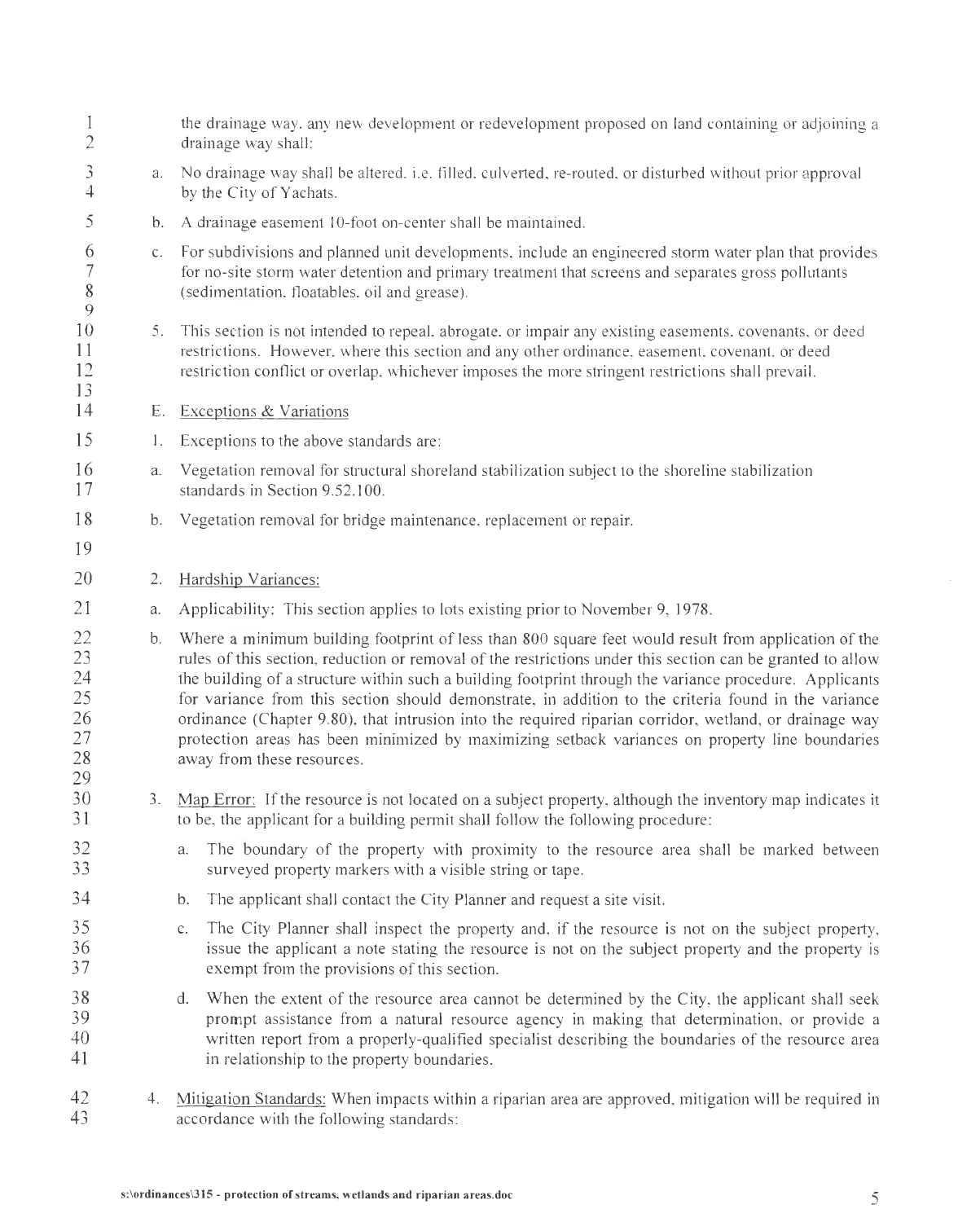| $\overline{c}$<br>3<br>4<br>5    | a.                   | When mitigation for impacts to a riparian zone is proposed, the mitigation plan shall comply with<br>all Oregon Department of State Lands and U.S. Army Corps of Engineers wetland regulations.<br>The City may approve a development but shall not issue a building permit until all applicable<br>State and Federal wetland permit approvals have been granted and copies of those approvals have<br>been submitted to the City. |
|----------------------------------|----------------------|------------------------------------------------------------------------------------------------------------------------------------------------------------------------------------------------------------------------------------------------------------------------------------------------------------------------------------------------------------------------------------------------------------------------------------|
| 6<br>8                           | b.                   | When mitigation for impacts to a riparian zone is proposed, a mitigation plan prepared by a<br>qualified professional shall be submitted to the City. The mitigation plan shall meet the following<br>criteria:                                                                                                                                                                                                                    |
| 9                                |                      | Mitigation for impacts to a riparian zone shall require a minimum mitigation area ratio of 1:1;<br>$\left  \ \right\rangle$                                                                                                                                                                                                                                                                                                        |
| 10<br>11<br>12<br>13             |                      | The mitigation plan shall document the location of the impact, the existing conditions of the<br>2)<br>resource prior to the impact. the location of the proposed mitigation area. a detailed planting<br>plan of the proposed mitigation area with species and density, and a narrative describing how<br>the resource will be replaced;                                                                                          |
| 14<br>15                         |                      | 3) Mitigation shall occur on-site and as close to the impact area as possible. If this is not<br>feasible, mitigation shall occur within the same drainage basin as the impact.                                                                                                                                                                                                                                                    |
| 16<br>17                         |                      | All vegetation planted within the mitigation area shall be native to the region. Species to be<br>4)<br>planted in the mitigation area shall replace those impacted by the development activity:                                                                                                                                                                                                                                   |
| 18<br>19                         |                      | 5) Trees shall be planted at a density of not less than 5 per 1000 square feet. Shrubs shall be<br>planted at a density of not less than 10 per 1000 square feet.                                                                                                                                                                                                                                                                  |
| 20<br>21<br>22<br>23             | Hygust 2012          | <b>PASSED AND ADOPTED</b> by the City Council of the City of Yachats on this 9<br>day of                                                                                                                                                                                                                                                                                                                                           |
| 24<br>25                         | Ayes: $\mathcal{D}$  | Nays: <del>0</del><br>Abstentions: $\Theta$<br>Absent: $\bigcirc$                                                                                                                                                                                                                                                                                                                                                                  |
| 26<br>27<br>28<br>29<br>30<br>31 | Ronald L Brean Mayer | APPROVED by the Mayor this $\frac{q}{q}$ day of $\frac{A_{\text{UQ}}}{\text{UQ}}$<br>2012<br>Attest:<br>Batchelder, City                                                                                                                                                                                                                                                                                                           |